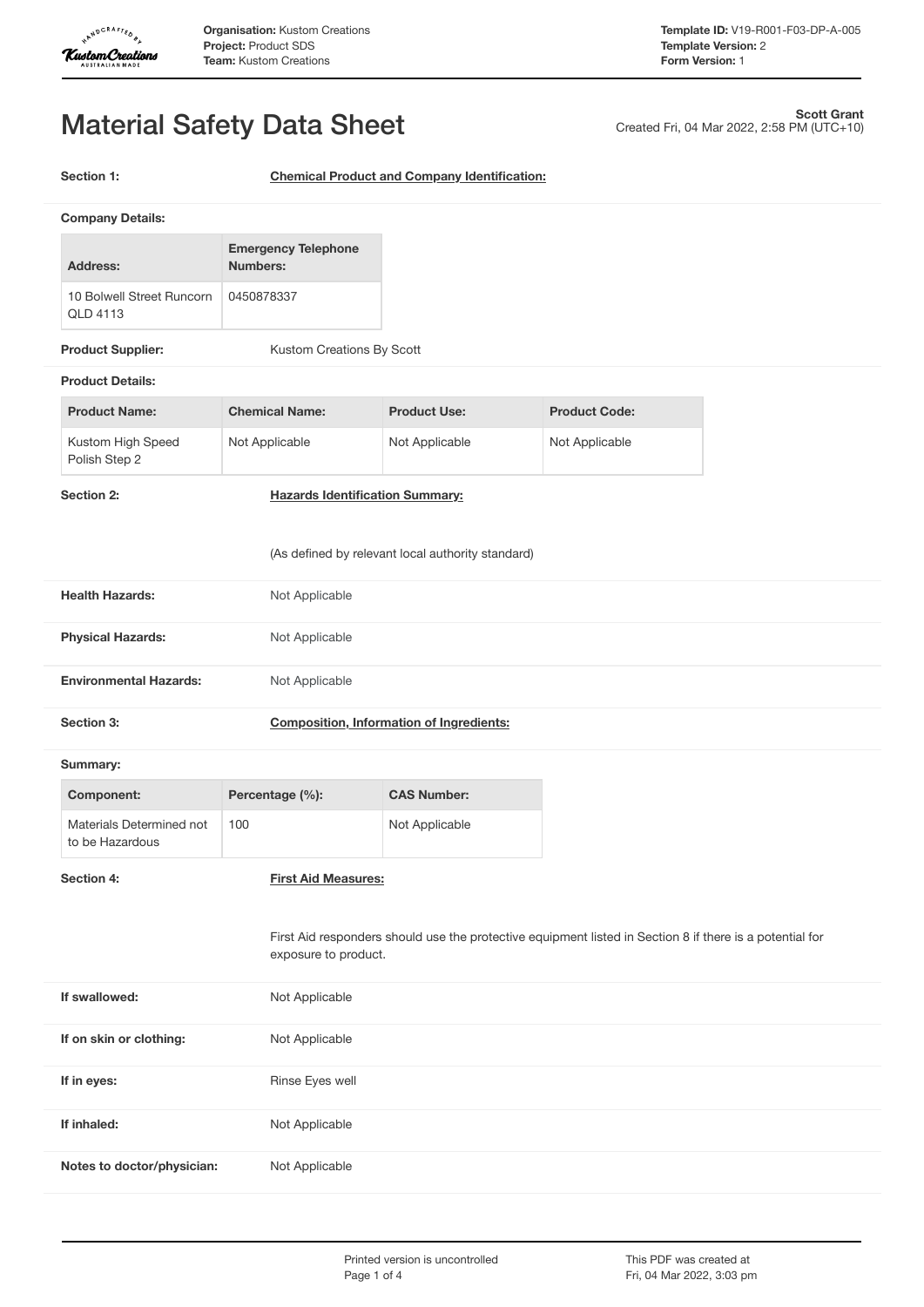

**Organisation:** Kustom Creations **Project:** Product SDS **Team:** Kustom Creations

| Section 5:                               | <b>Fire Fighting Measures:</b>                                         |  |  |  |
|------------------------------------------|------------------------------------------------------------------------|--|--|--|
|                                          | <b>National Fire Protection Rating (NFPA)</b>                          |  |  |  |
| <b>Health:</b>                           | <b>Flammability:</b><br><b>Reactivity:</b>                             |  |  |  |
| Legend:                                  | 4 = Severe $ 3$ = Serious $ 2$ = Moderate $ 1$ = Slight $ 0$ = Minimal |  |  |  |
| Flashpoint:                              | $>200^{\circ}$ C                                                       |  |  |  |
| <b>Extinguishing Media:</b>              | Carbon Dioxide, Foam, Dry Chemical Powder                              |  |  |  |
| Fire and explosion hazard:               |                                                                        |  |  |  |
| Fire fighting instructions and           | Evacuate area                                                          |  |  |  |
| equipment:                               | Fire Fighters should use standard protective equipment                 |  |  |  |
| Section 6:                               | <b>Accidental Release Measures:</b>                                    |  |  |  |
| In case of spills or leaks:              | Clean up spill immediate                                               |  |  |  |
| Small spill:                             | Clean up spill immediate                                               |  |  |  |
|                                          | Area may be slippery                                                   |  |  |  |
|                                          | Dispose of waste generally                                             |  |  |  |
| Large spill:                             | Clean up spill immediate                                               |  |  |  |
|                                          | Area may be slippery                                                   |  |  |  |
|                                          | Dispose of waste generally                                             |  |  |  |
| Section 7:                               | <b>Handling and Storage:</b>                                           |  |  |  |
| Handling:                                | No special instructions for Handling                                   |  |  |  |
| Handling:                                | Store in cool dry place                                                |  |  |  |
| Section 8:                               | <b>Exposure Controls, Personal Protection:</b>                         |  |  |  |
| <b>Exposure limits:</b>                  | Not applicable                                                         |  |  |  |
| <b>Engineering controls:</b>             | Not applicable                                                         |  |  |  |
| <b>Personal protective</b><br>equipment: | Eye wear may be worn                                                   |  |  |  |
| <b>User safety</b><br>recommendations:   | Wear eye protection                                                    |  |  |  |
| Section 9:                               | <b>Physical and Chemical Properties:</b>                               |  |  |  |
| Summary:                                 |                                                                        |  |  |  |
| Property:                                | <b>Details:</b>                                                        |  |  |  |
| Appearance:                              | Solid                                                                  |  |  |  |
| Odor:                                    | Not Applicable                                                         |  |  |  |

pH: Not Applicable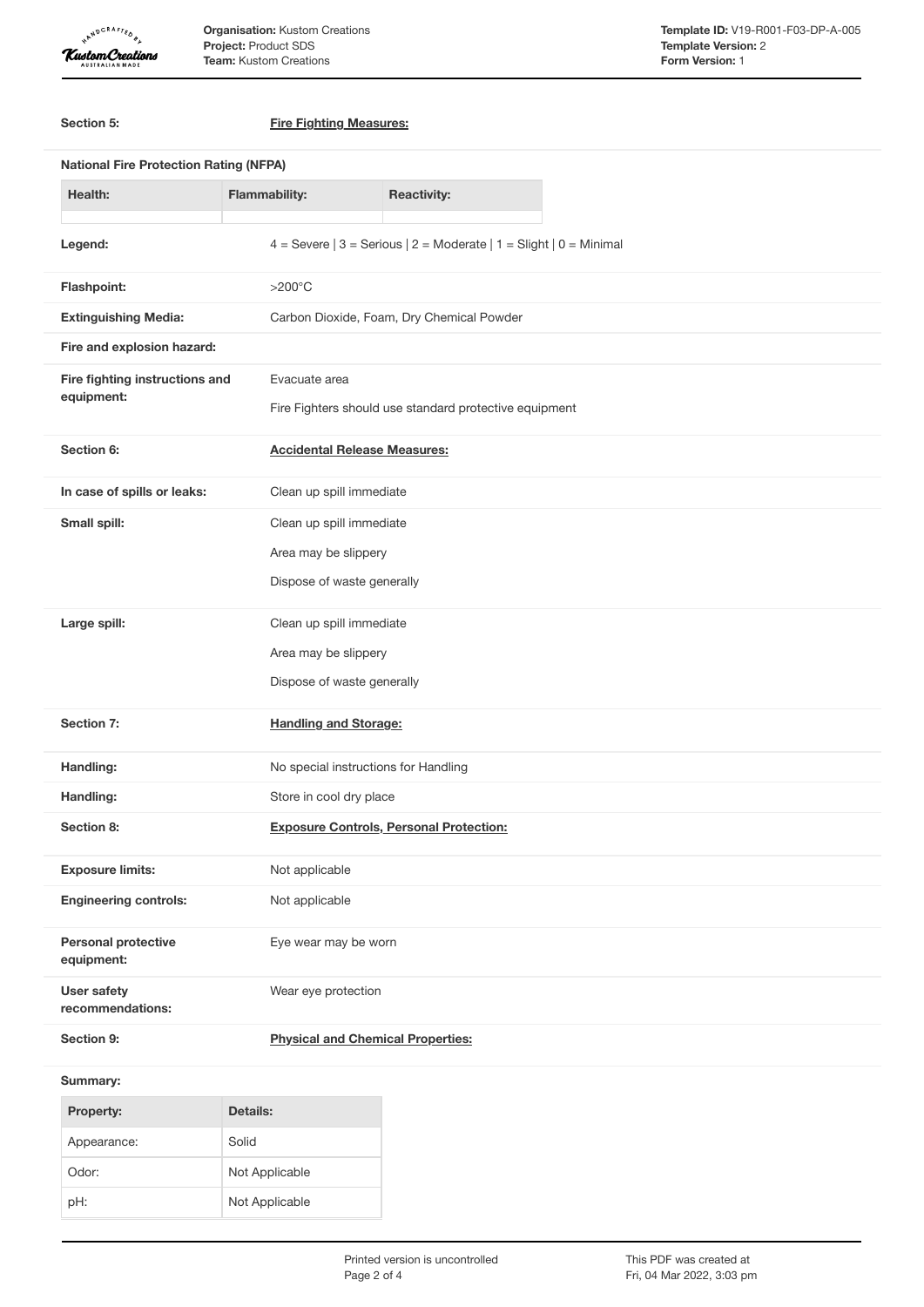

**Organisation:** Kustom Creations **Project:** Product SDS **Team:** Kustom Creations

| <b>Property:</b>              | Details:         |
|-------------------------------|------------------|
| <b>Melting Point:</b>         | $70^{\circ}$ C   |
| <b>Boiling Point:</b>         | Not Applicable   |
| Flash Point:                  | $>200^{\circ}$ C |
| <b>Evaporation Rate:</b>      | Not Applicable   |
| Flammability:                 | Not Applicable   |
| <b>Flammability Limits:</b>   | Not Applicable   |
| Vapor Pressure:               | Not Applicable   |
| Vapor Density:                | Not Applicable   |
| Density:                      | 1.11             |
| Solubility:                   | Insoluble        |
| Partition Coefficient:        | Not Applicable   |
| Auto-Ignition Temperature:    | $>220^{\circ}$ C |
| Decomposition<br>Temperature: | Not Applicable   |
| Viscosity:                    | Solid            |

## **Section 10: Stability and Reactivity:**

| <b>Product Reactivity:</b>                  | Not Applicable                                        |
|---------------------------------------------|-------------------------------------------------------|
| <b>Chemical Stability:</b>                  | Product is considered stable                          |
| <b>Hazardous Polymerisation:</b>            | Not Applicable                                        |
| <b>Conditions to Avoid:</b>                 | Damp or wet area, Excessive Heat, High energy sources |
| <b>Incompatible Materials:</b>              | Strong oxidisers                                      |
| <b>Hazardous Decomposition</b><br>Products: | Not Applicable                                        |
| Section 11:                                 | <b>Toxicological Information:</b>                     |

#### **Acute Toxicity:**

| Column1                    | Column <sub>2</sub> |
|----------------------------|---------------------|
| Oral $LD_{50}$ (rat)       | Not Applicable      |
| Dermal $LD_{50}$ (rat)     | Not Applicable      |
| Inhalation $LC_{50}$ (rat) | Not Applicable      |
| Eve Irritation (rabbit)    | Not Applicable      |
| Skin Irritation (rabbit)   | Not Applicable      |
| Sensitization (quinea pig) | Not Applicable      |
|                            |                     |

## **Carcinogen Status:**